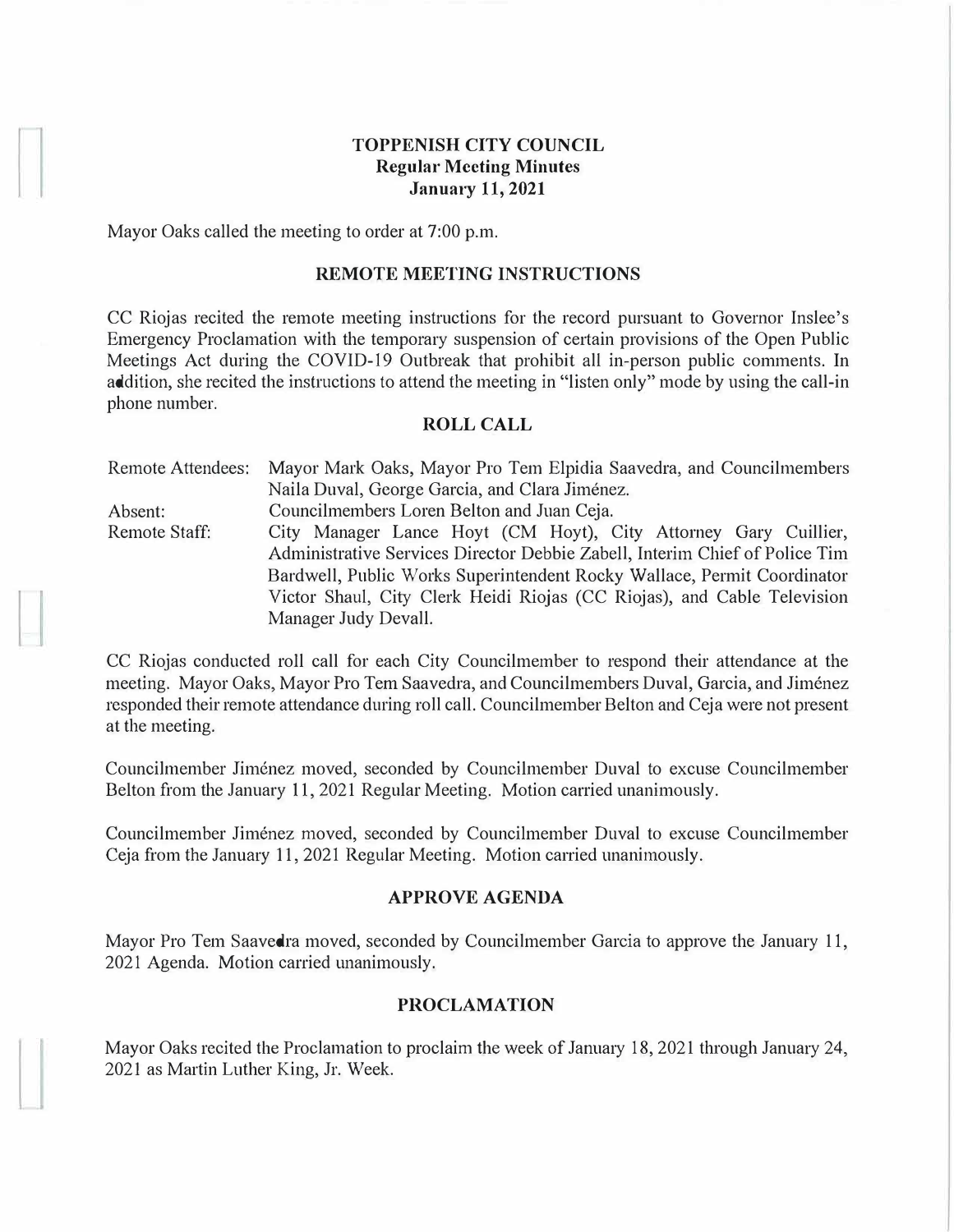### **ADVANCE PUBLIC COMMENTS RECEIVED BY 4:00 P.M. ON JANUARY 11, 2021**

CC Riojas noted the City received no public comments by the 4:00 p.m. deadline prior to the meeting.

### **CONSENT AGENDA**

Mayor Pro Tern Saavedra moved, seconded by Councilmember Garcia to approve Consent Agenda items a through g:

- a. Approve Minutes of the December 14, 2020 Regular Council Meeting.
- b. Approve Minutes of the January 4, 2021 Study Session.
- c. Approve Payroll Checks Number 35125 through 35134, and 35137 through 35162 and electronic transfers in the total amount of \$248,859.90 dated December 21, 2020 and void Checks Number 35135 and 35136.
- d. Approve Payroll Checks Number 35163 through 35175 and electronic transfers in the total amount of \$159,370.33 dated January 6, 2021.
- e. Approve Claims Checks Number 93034 through 93083 and electronic transfers in the total amount of \$239,726.07 dated December 28, 2020 and void Check Number 90598.
- f. Approve Claims Checks Number 93084 through 93132 and electronic transfers in the total amount of\$107,195.21 dated December 31, 2020 for Period 13.1.
- g. Approve Claims Checks Number 93133 through 93159 and EFTAP1/2021 and electronic transfers in the total amount of \$371,642.61 dated January 11, 2021.

Motion carried unanimously.

### **NEW BUSINESS**

# **Mayor Oaks Read Ordinance 2021-01 into the Record: An Ordinance Amending and Adding Sections to Chapter 5.65 of the Toppenish Municipal Code Regulating Parades, Athletic Events and Other Special Events Within the City of Toppenish.**

Councilmember Jimenez moved, seconded by Councilmember Duval to refer proposed Ordinance 2021-01 to the March 1, 2021 Study Session for further discussion. Motion carried. Mayor Pro Tern Saavedra voted no.

# **Resolution 2021-01: A Resolution Approving Inter-Local Agreement Between Yakima Technology Services and the Toppenish Police Department Relating to Law Enforcement Information Technology Services.**

Councilmember Jimenez moved, seconded by Mayor Pro Tern Saavedra to adopt Resolution 2021- 01. Motion carried unanimously.

# **Resolution 2021-02: A Resolution Approving Agreement With HLA Engineering and Land Surveying, Inc. for Professional Engineering Services.**

Councilmember Duval moved, seconded by Mayor Pro Tern Saavedra to adopt Resolution 2021-02. Motion carried unanimously.

**Resolution 2021-03: A Resolution Approving Agreement With Gray & Osborne, Inc. for Professional Engineering Services.**